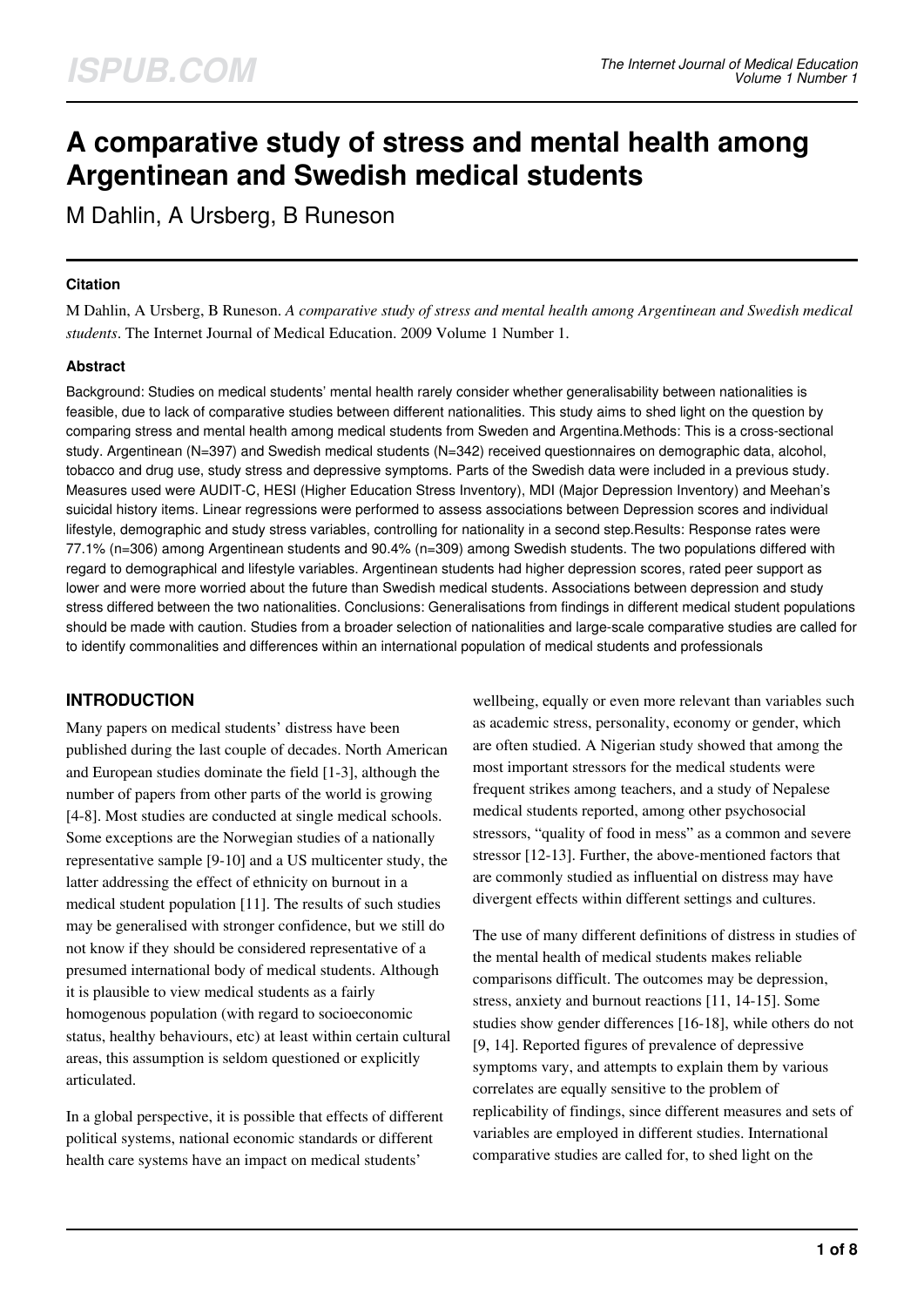#### question of generalisation.

This study presents a unique set of data, where identical instruments have been used to study distress in medical students of two different countries and cultures, Sweden and Argentina. The two studied universities have a studentexchange collaboration, which enabled the study. Some data from the Swedish medical students in this study were included in a previous study [18]. Our aim was to shed some light on the question of international generalisability of findings on medical student distress. For this purpose we investigated demographic data, levels of depressive symptoms, lifestyle factors and study stress among medical students from Argentina and Sweden. Secondly, we examined whether patterns of relationships between depression and a set of possible determinants differed between the two countries.

## **METHODS GENERAL SETTING**

Both universities are public and offer a traditional flexnerian curriculum, where basic science is studied prior to clinical training.

Universidad de Cuyo is the only state-owned medical school in Mendoza, Argentina. Compared to the two privately owned medical universities in Mendoza, it is the oldest and the hardest one to enter. For admittance to its medical school, applicants have to take entrance examinations in chemistry, biology and physics. Approximately 1,500 students take the tests every year, and the 120 who score the best results are admitted in February each year. Students receive graded marks during the entire course of study.

All six Swedish medical schools are public. Karolinska Institutet is situated in the capital, Stockholm. About 130 students enter their medical training at Karolinska Institutet each semester, yielding 260 students per year. Students are admitted to medical school at Karolinska Institutet through one of three ways. Two of these are in national competition, by secondary school grades or results on a generic test for university education application (SweSat), and one by a local selection through tests and interviews (constituting around 60% of admittances). Study allowances are available to all Swedish university students as governmental loans to be paid back when studies are completed or disrupted. Swedish medical student do not receive graded marks, but may only pass or fail courses.

#### **SUBJECTS**

The data collection methods differed (see below), but at both locations, all registered medical students at the selected stages were approached, and responders received a complimentary cinema voucher. The study population covered initial, mid- and late stages of medical school.

### **KAROLINSKA INSTITUTET**

Three subgroups of medical students at Karolinska Institutet, were approached; 127 first year students 2001, 98 third year and 117 sixth year students 2002 (N=342). Questionnaires were sent to students' homes, and reminders were given. The procedure has been described in detail elsewhere [5, 6]. The gender distribution was similar in all three subgroups; 60% were female.

#### **UNIVERSIDAD DE CUYO**

At Universidad de Cuyo, Mendoza, Argentina, 419 students were listed at  $1<sup>st</sup> 4<sup>th</sup>$  and  $6<sup>th</sup>$  curricular years. Of these, 22 were not active students and thus excluded. The remaining 397 constituted the sample. Fifty-nine percent were female, although the gender distribution varied in the three subgroups between 57.2% in 1<sup>st</sup> year, 68.8% in 4<sup>th</sup> year and 51.6% in  $6<sup>th</sup>$  year (p=0.049, Monte Carlo, two-sided test). The Argentinean students were informed about the study on the University web page before data collection was initiated in April and May 2005. Students in all three subgroups received questionnaires in person from the investigator (AMU) and were asked to complete and hand them back during the same day. Collection methods in the three subgroups varied slightly, due to the different settings at the three stages. First year students received questionnaires during a full class lecture. Fourth year students attended hospital rotations, circulating each, every second, third or fourth week between different wards and clinics, and were approached individually at these venues. Sixth year students were approached at different evening class electives.

Ethical approval was obtained from the Comité de Ética, Facultad de Ciencias Médicas de la Universidad Nacional de Cuyo and the Ethics committee at Karolinska Institutet, Stockholm.

## **MEASURES TRANSLATION OF THE QUESTIONNAIRE**

The Swedish questionnaire was translated by one of the authors (AMU) into Spanish. Back translation was performed by a professional Spanish-Swedish translator and the resulting similarity with the original was considered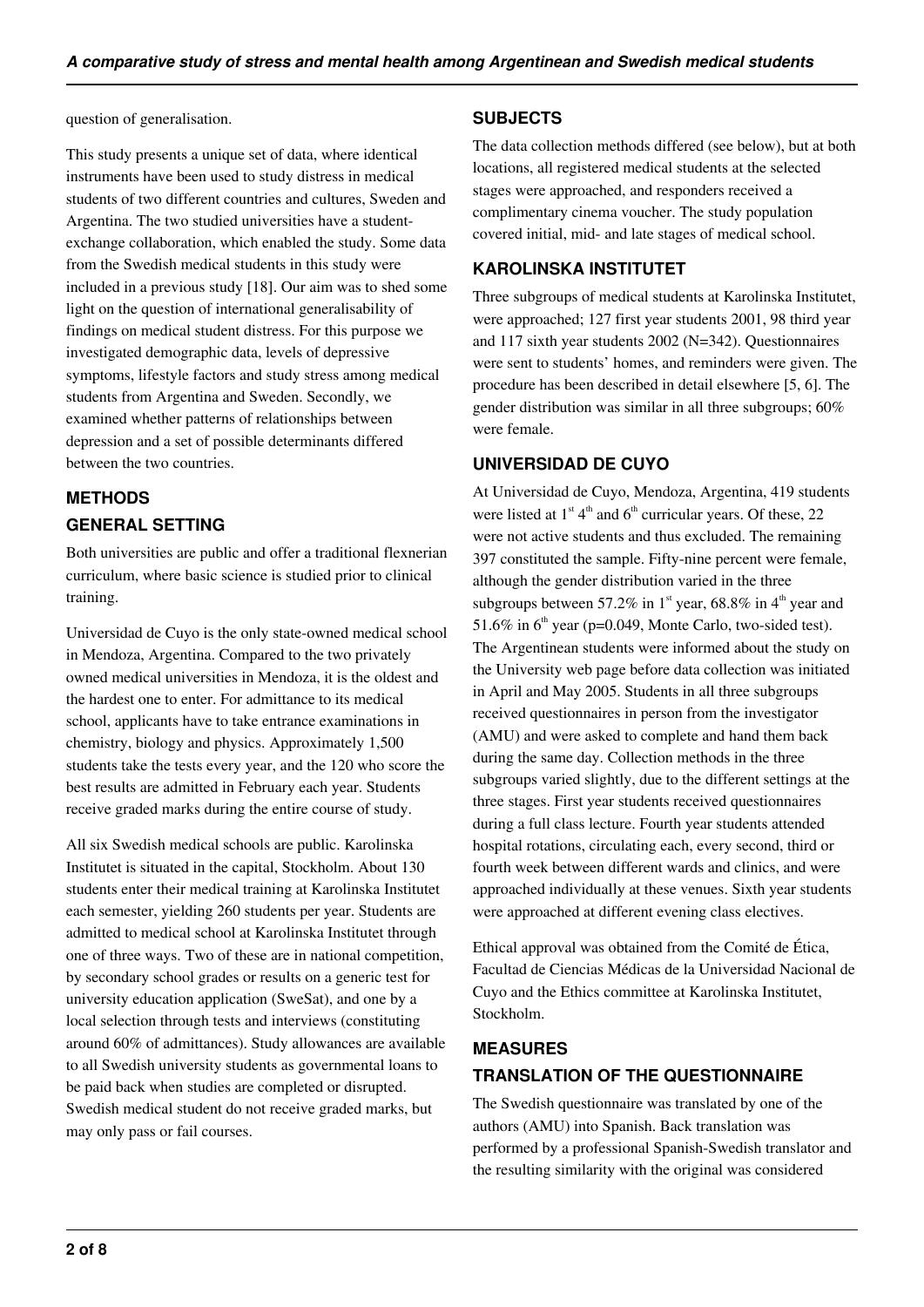satisfactory. In addition, a reference group at Universidad de Cuyo, representing teachers, students and researchers checked the questionnaire for contextual relevance.

### **LIFESTYLE**

The questionnaire comprised questions on gender, age, daily smoking, drug use, religious beliefs, financing of studies, whether either parent was a physician, or whether either of the parents had immigrated, all coded 0/1. Swedish students were also asked about daily use of tobacco in the form of orally applied moist snuff. The AUDIT-C, comprising the initial three items of the AUDIT, was applied to monitor alcohol use [19-20].

## **STUDY STRESS**

We measured study stress using the Higher Education Stress Inventory (HESI), a comprehensive instrument, developed by our group, consisting of 33 items positively and negatively worded with regard to stressors [18, 21]. Each item is rated on a four-point Likert scale, 1-4, (totally disagree, somewhat disagree, somewhat agree, totally agree). Positively worded items have reversed scoring (indicated by "rev" below), so high scores always denote high stress. A factor analysis (Principal Axis factoring, Varimax rotation, Eigenvalues >1), yielded 9 factors, explaining 39.6% of total variance. Four of these were used for comparative purposes: Lack of peer support (Cronbach's  $(0.73)$ , four items e.g. "The studies have created anonymity and isolation among students", or "My fellow students support me" (rev); Worries about future coping and economy (Cronbach's II 0.72), four items e.g. "I worry about long working hours and responsibilities in my future career", or "I am worried about my future economy and my ability to repay student loans"; Low commitment (Cronbach's □ 0.70), two items, e.g. "I am satisfied with my choice of career" (rev); Lack of teacher support (Cronbach's  $(0.63)$ , four items, e.g. "The teachers" give encouragement and personal attention (rev)", and "I feel that the training is preparing me well for my future profession (rev)". These four explained 23.5% of the total variance. Five factors were excluded due to low Cronbach's alphas. For each factor the mean item ratings were drawn, factor scores thus taking on values between 1 and 4, where 4 denotes high stress.

## **DEPRESSION AND SUICIDAL IDEATION**

Self-rated depression was assessed by a slightly modified version of the Major Depression Inventory, with four response alternatives (0-3) instead of the original six [18, 22]. This modification had been chosen for the original

Swedish study, to enable comparisons with a Swedish population study [23]. The items are scored with respect to symptoms during the preceding two weeks. We applied a sum score of the MDI, "Depressive symptom load" (Cronbach's alpha 0.85), adding scores for all ten items, with a minimum score of 0 (no symptoms) and a maximum of 30 [21]. The sum score for the original version of the MDI with six response alternatives ranges between 0 and 50 [24].

Suicidal intention was assessed by an inventory by Meehan [25], containing questions on having considered taking one's life during lifetime and during the last 12 months, as well as having committed a suicide attempt in any of these timespans. Response alternatives were "yes" or "no".

## **STATISTICS**

Analyses were made using the Statistical Package for the Social sciences (SPSS), version 15.0. We used two-sided Chi<sup>2</sup>-tests to compare proportions and independent samples t-tests for means. Bonferroni correction was applied. Bivariate linear regressions (method enter) were used to examine relationships between depressive symptoms and individual demographic, lifestyle and study stress variables, and in a second step each independent variable was controlled for nationality.

## **RESULTS**

In Argentina the total response rate was 77.1% (n=306/397). The subgroup response rates were 92.9% at  $1<sup>st</sup>$  year, 73.3% at  $4<sup>th</sup>$  year and 66.4% among  $6<sup>th</sup>$  year students. The response rate in Sweden was 309/342, 90.4% (subgroups; 89.0, 96.9 and 86.3%, respectively). There was a similar gender distribution in the two populations;  $60.2\%$  (n=186) females at KI and 59.2% (n=181) females at Mendoza among responders. Since response rates and gender distributions differed between stages of medical school in Argentina, comparisons were performed on the entire samples from each university, without stratifying for stage of medical school.

## **DEMOGRAPHICS AND LIFESTYLE**

In Table 1 demographic details are given. Swedish students were older, more likely to have a parent who had immigrated and less likely to have a religious conviction. A majority of Argentinean students were to a greater extent financially supported by their families, and female students at Cuyo did more often receive study allowances than their male peers. Almost every second student in Sweden had a paid employment during semesters, while significantly fewer, one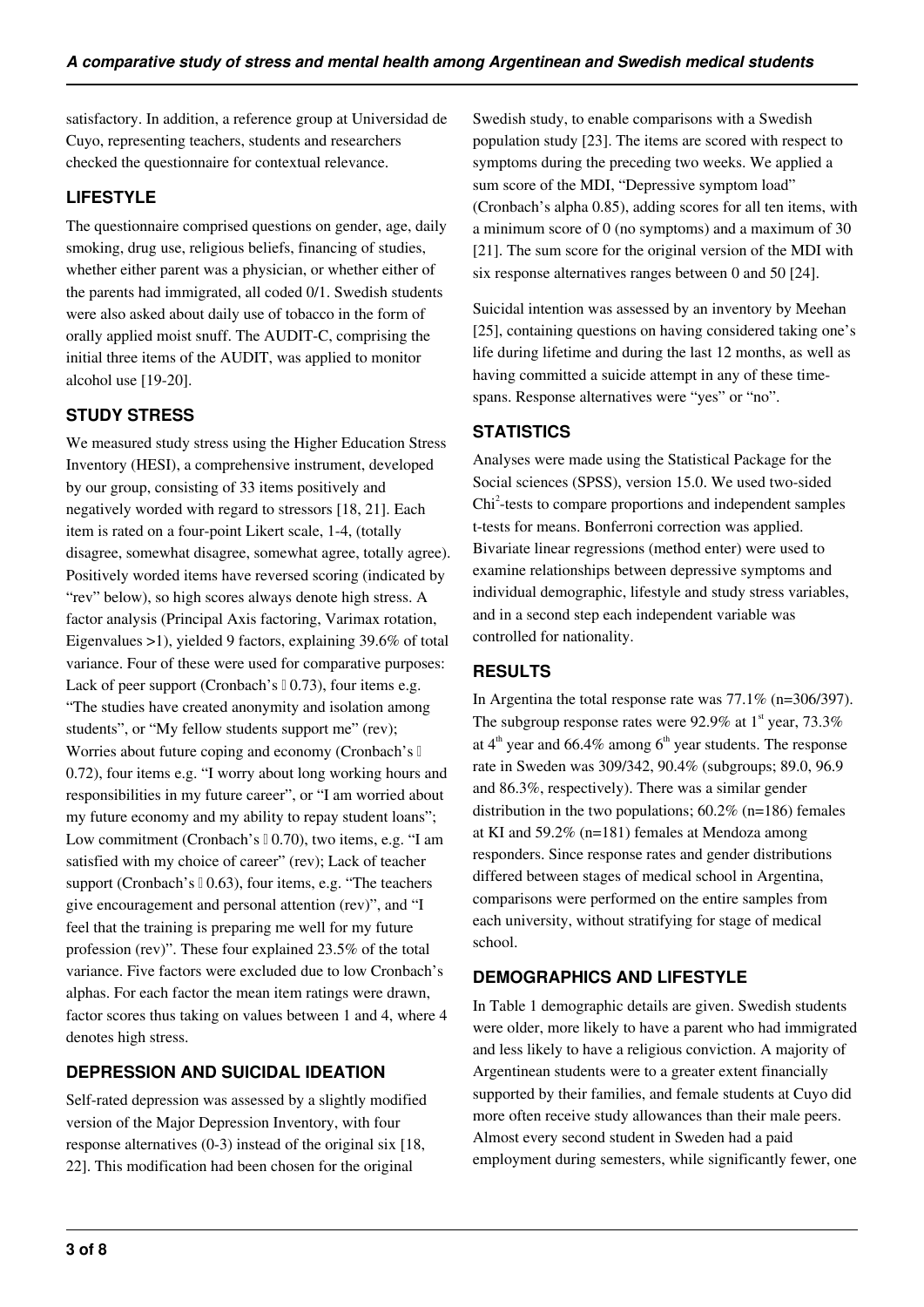out of five, Argentinean students had.

Daily smoking was significantly more common among Argentinean students, 16.1%, compared to 1.9% of the Swedish students. However, when including the common Swedish use of oral tobacco, i.e. moist snuff, there was no significant difference in daily tobacco use: 16.1% (49) in Cuyo, and 13.3% (41) at KI. Among Swedish students, daily tobacco use was higher in males  $(26.8\%, n=33 \text{ vs. } 4.3\%, n=8$ of females, p<0.0001). Lifetime prevalence of narcotic drug use was twice as common in the Swedish population as among Argentinean students. In the Swedish sample, there was a gender difference, with almost half of the males and a fifth of the females confirming lifetime use. As expected, male students had higher AUDIT-C levels than females at both sites and, Swedish students had significantly higher scores for both genders. About 80% of the Argentinean students report they never engaged in binge-drinking "six or more drinks on one occasion" compared to around 25% of the Swedish

#### **Figure 1**

Study stress

|                                                 |          | Universidad de Cuyo. Argentina |                |       |                 |       |                | Karolinska Institutet. Sweden |      |            |                   |       |
|-------------------------------------------------|----------|--------------------------------|----------------|-------|-----------------|-------|----------------|-------------------------------|------|------------|-------------------|-------|
|                                                 | Women    |                                | Men            |       | Total $n = 306$ |       | Women          |                               | Men  |            | Total n=309       |       |
|                                                 | $\sigma$ | $\frac{4}{5}$                  | $\overline{a}$ | 56    | $\blacksquare$  | %     | n              | %                             | n    | 56         | $\mathbf{r}$      | 56    |
| Responders'<br>gender<br>distribution           | 181      | 59.2%                          | 125            | 40.8% |                 |       | 186            | 60.2%                         | 123  | 39.8%      |                   |       |
|                                                 | mean     | sď                             | mean           | sd    | mean            | sď    | mean           | sď                            | mean | sd         | mean              | sď    |
| Age                                             | 22.2     | 3.0                            | 223            | 4.0   | 22.2            | 3.4   | 26.3           | 47                            | 26.0 | 47         | 26.1 <sup>5</sup> | 47    |
|                                                 | n        | $\frac{1}{26}$                 | n              | s     | n               | s     | n              | $\frac{1}{26}$                | n    | 桜          | n                 | s     |
| Religious<br>belief*                            | 82       | 72.6%                          | 51             | 68.9% | 1334            | 71.1% | 25             | 21.7%                         | 11   | 14.1%      | 36                | 18.7% |
| <b>Parent/s</b><br>immigrated                   | 15       | 8.3%                           | 9              | 7.2%  | 24              | 7.8%  | 31             | 16.7%                         | 30   | 24.4%      | 616               | 19.7% |
| Parent<br>physician                             | 18       | 9.9%                           | 16             | 12.8% | 34              | 11.1% | 35             | 18.8%                         | 25   | 20.3%      | 60                | 19.4% |
| Paid<br>employment<br>during<br>semesters       | 36       | 19.9%                          | 34             | 27.2% | 70              | 22.9% | 81             | 43.5%                         | 62   | 50.4%      | 1439              | 46.3% |
| Study<br>allowances                             | 22"      | 12.2%                          | 6              | 4.0%  | 27              | 8.9%  | 160            | 86.0%                         | 103  | 83.7%      | 2635              | 85.1% |
| Regular<br>financial<br>support from<br>parents | 153      | 84.5%                          | 100            | 80.6% | 2535            | 83.0% | 40             | 21.5%                         | 24   | 19.5%      | 64                | 20.7% |
| Daily smoking                                   | 30       | 16.7%                          | 19             | 15.2% | 495             | 16.1% | $\overline{2}$ | 1.1%                          | 4    | 3.3%       | 6                 | 1.9%  |
| Ever used<br>drugs (ind<br>maniuana)            | $^{22}$  | 12.2%                          | 26             | 20.2% | 47              | 15.5% | 34             | 18.3%                         | 575  | 46.3<br>96 | 916               | 29.5% |
|                                                 | mean     | 8ď                             | mean           | вđ    | mean            | sd    | mean           | sď                            | mean | вd         | mean              | sď    |
| AUDIT-C                                         | 1.5      | 1.5                            | 2.45           | 1.9   | 1.9             | 1.7   | 3.4            | 17                            | 4.95 | 1.9        | 4.0 <sup>5</sup>  | 1.9   |
| Low peer<br>support                             | 2.09     | .76                            | 2.25           | .68   | 2.153           | .73   | 1.61           | 53                            | 1.51 | .50        | 1.57              | 52    |
| Womes about<br>future coping<br>and economy     | 3.02     | 59                             | 2.89           | 64    | 2.975           | 61    | 2.555          | 68                            | 2.20 | 66         | 2.41              | 69    |
| Low<br>commitment                               | 1.33     | 55                             | 1.36           | .51   | 1.34            | 53    | 1.31           | 44                            | 1.27 | 44         | 1.29              | 44    |
| Low teacher<br>support                          | 2.11     | 61                             | 2.14           | .56   | 2.12            | 59    | 2.26           | 47                            | 2.19 | ,43        | 2.23              | 45    |
| Depressive<br>symptoms                          | 10.85    | 4.9                            | 8.1            | 4.7   | 9.75            | 5.0   | $8.0*$         | 5.0                           | 6.0  | 4.6        | 7.2               | 4.9   |
|                                                 | n        | 96                             | n              | 96    | n               | %     | n              | 96                            | n    | 56         | n                 | 56    |
| Suicidal<br>ideation ever                       | 34       | 18.8%                          | 18             | 14.4% | 52              | 17.0% | 61             | 32.8%                         | 28   | 22.8%      | 89"               | 28.8% |

incizations of statestic significance relef to onterences oetween nationality (total columns), and between genoes within<br>a each nationality, indication placed at highest value. "p<0.05, <sup>6</sup>p<0.01, <sup>6</sup>p<0.001; Pearson's  $\$ 

Argentinean students reported higher workload and more worries about the future. Among the Swedish students, females rated higher than males on worries about the future, but no gender difference was seen in Argentina.

#### **DEPRESSIVENESS AND SUICIDAL IDEATION**

Female students of both nationalities had more depressive symptoms than males and Argentinean students scored higher than Swedish students. Lifetime suicidal ideation was more common in the Swedish student population, but there were no differences between the two samples regarding suicidal ideation during the past year or of lifetime suicide attempts (not shown in Table 2). No students reported a suicide attempt during the past year.

#### **DO DETERMINANTS OF DISTRESS DIFFER BY NATIONALITY?**

We wanted to examine whether lifestyle and study factors related differently to distress, measured as depressive symptoms, in the two populations. Bivariate associations between depressive symptoms and selected demographic and lifestyle variables as well as study stress and lifetime suicidal ideation were analysed with linear regression analyses. Each independent variable was in the following step controlled for nationality, see Table 2.

#### **Figure 2**

|                                            | Unadjusted |       | Controlled for nationality* |      |                     |      |
|--------------------------------------------|------------|-------|-----------------------------|------|---------------------|------|
|                                            | Beta       | p     | Beta                        | p    | Beta <sub>Nat</sub> | D    |
| Gender (ref.category= man)                 | 222        | .000  | 399                         | .000 | $-244$              | .000 |
| Age(mean/sd) <sup>e</sup>                  | $-164$     | .000  | $-071$                      | .105 | $-216$              | .000 |
| Religious belief, n=380                    | .168       | .000  | 025                         | .629 | $-268$              | .000 |
| Parent/s immigrated                        | $-031$     | 441   | .011                        | .791 | $-245$              | .000 |
| Parent physician                           | $-064$     | .107  | $-0.37$                     | .352 | $-239$              | .000 |
| Paid employment during<br>semesters        | $-141$     | .000  | $-.087$                     | .033 | $-222$              | .000 |
| Daily smoking (n=                          | .137       | .001  | .081                        | 048  | $-223$              | .000 |
| Ever used drugs (incl.<br>marijuana)       | .029       | .471. | $-.013$                     | .752 | $-247$              | .000 |
| AUDIT-C (mean/sd)                          | $-146$     | .000  | $-023$                      | 628  | $-237$              | .000 |
| Low peer support                           | 301        | .000  | .241                        | .000 | $-146$              | .001 |
| Worries about future coping<br>and economy | .409       | .000  | .370                        | .000 | $-0.99$             | .014 |
| Low commitment                             | 226        | 000   | 216                         | 000  | $-233$              | 000  |
| Low teacher support                        | .155       | .000  | .185                        | 000  | $-264$              | 000  |
| Suicidal ideation ever (0/1)               | $-233$     | 000   | $-273$                      | 000  | $-281$              | .000 |

\*Ref. cat. Argentina. Unadjusted Beta<sub>Nat</sub>:-0.243, p= 0.000

All variables except drug use and parents' occupational or migrant status were significantly associated with depressive symptoms in the bivariate analyses. When controlling for nationality, female gender was significantly associated with an increased risk of being more depressed, in both populations. Age, religious belief and alcohol use had no effects in themselves in the adjusted analyses, but were confounders of nationality. Daily smoking was still significantly associated with depressive symptoms after control, but the size of the coefficient decreased, indicating a presumably universal, but weak association. Study stress variables had statistically significant and relatively strong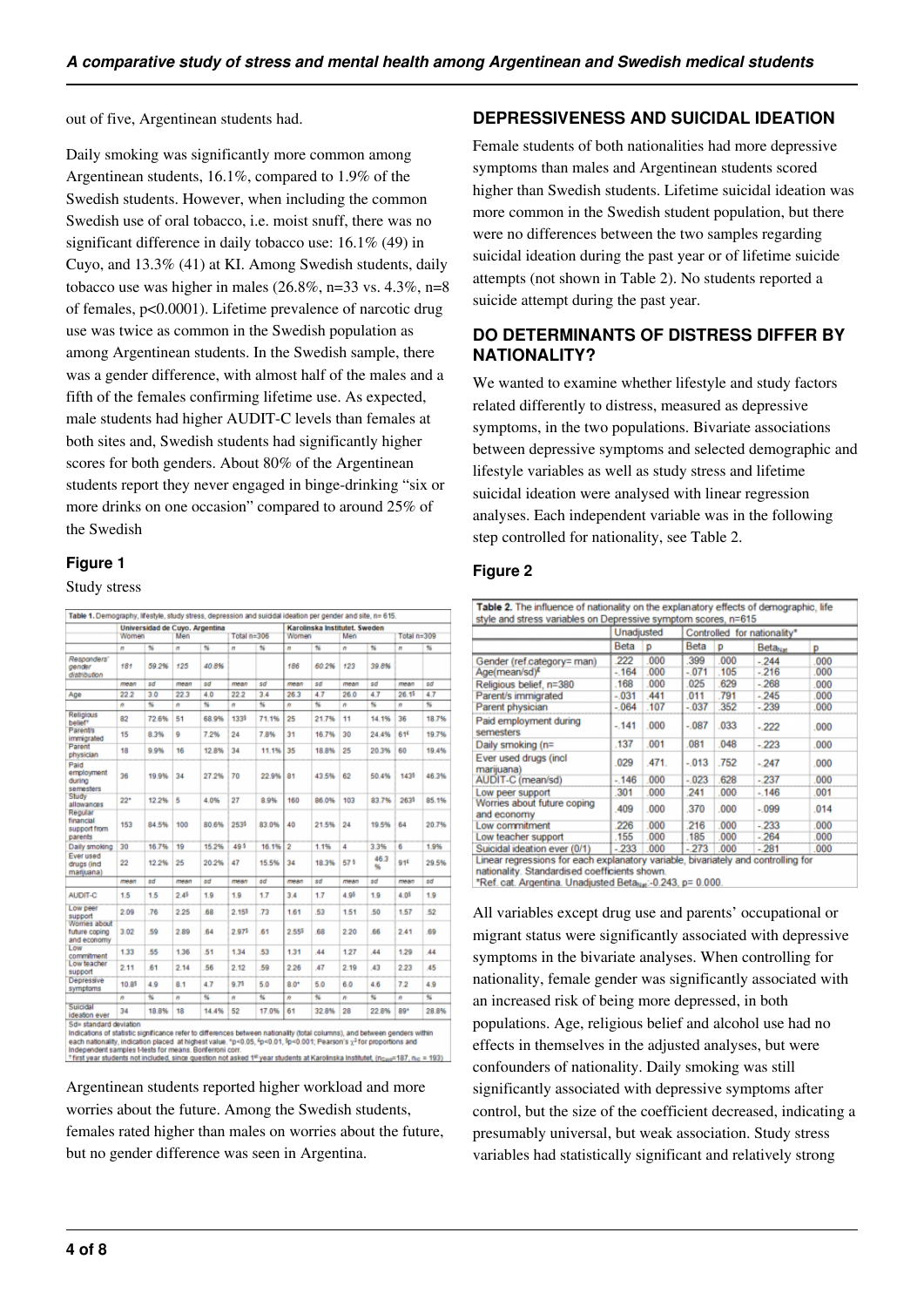associations with depressive symptoms also after control for nationality, although factors Low peer support and Worries about future coping had a decreasing effect on the Nationality.

## **DISCUSSION**

This study presents unique comparative data from two samples of medical students from two nations, two continents and two cultures. The results should be interpreted with caution, for reasons discussed below, but suggest that "nationality" may have an impact on how several determinants effect distress in medical students. Accordingly, generalisability between different medical students populations should not be taken for granted.

The two student samples differed in their expressions of demography, lifestyles and perceived study stress. Argentinean students presented a more "traditional" profile [26], with a high endorsement of religion, a closer financial bond with parents and less alcohol and drug use. Smoking was much more common among the Argentinean students, but the prevalence was lower in both samples than in the general population of the same age, about 36% in Argentina and around 15-25 % in Sweden [27-28].

Regarding study stress, the Higher Education Stress Inventory performed differently in the two samples. A factor analysis of the HESI in a previous paper on the Swedish sample yielded 10 factors that explained 58.4% of the variance, whereas the analysis performed on the compound sample in this study explained 39.6% [18]. Further, the four factors with acceptable internal consistency explained only slightly more than 20% of the variance. Thus the HESI does not seem to perform as well among the Argentinean students. The inventory was developed in a Swedish educational setting, and its accuracy in another culture may be limited [29]. This finding may thus indicate a difference between medical student populations, although methodological reasons may also contribute, see Limitations below.

The lack of gender pattern for Worries about future coping and economy among the Argentinean students was somewhat unexpected, as a factor construct of some of the same items had a known gender difference in the Swedish sample [18, 21]. A Canadian study of undergraduate university students, showed that the propensity to worry, especially over issues of confidence in oneself, was more common among female [30]. A Norwegian study showed that the identification with the role of doctor was lower

among female students, and was associated with confidence in own knowledge for female [31]. The gender neutral pattern of scores at a higher level among Argentinean students, as compared to Swedish, may reflect the different professional prospects in the two countries, which may overrule any effect of gender. Medical students in Argentina have a more insecure position after graduation, where residency positions are gained in competition, and students may take unpaid auscultation positions at hospitals or wards to gain credits. In addition, there is a situation of unemployment among physicians in Argentina.

In Sweden, by contrast, there is a shortage of physicians; all medical students can feel confident that they will be employed and the postgraduate education is well regulated, as are salaries. An interpretation of the different patterns of worrying might be that among Argentinean students it is triggered mainly by external realities, and that the worries of Swedish female students might be apprehended as expressions of a gender specific proneness. The recent recession in Argentina, which affected most parts of society, may also have contributed to concerns about economy.

Depression scores were also higher among Argentinean students, thus a significant negative effect of the nationality variable was expected. The nationality variable is of course complex and may include aspects such as "culture", gender roles, urbanity, economy and language. Of the recorded demographic and lifestyle variables, only gender had a significant independent effect. In addition, the negative association of paid employment during semesters and the positive relationship of daily smoking with symptoms of depression remained statistically significant, when controlling for nationality. They may thus be considered having similar and independent associations with depression in both populations. However, the coefficients were low and their relevance probably of minor significance. For the employment variable, though, it may be reasonable to expect that those who have the energy to take on extra work are also those with better mental health.

Study stress factors Low peer support and Worries about the future changed the effect of nationality, indicating an interactive effect with a stronger association with depressive symptoms among Argentinean students. Swedish students rated Low peer support lower (thus perceiving peer support as better), and it is possible that the lack of graded marks in Swedish medical schools reduces competition among students. The interactions may also reflect variants of response modes, which may in turn be expressions of more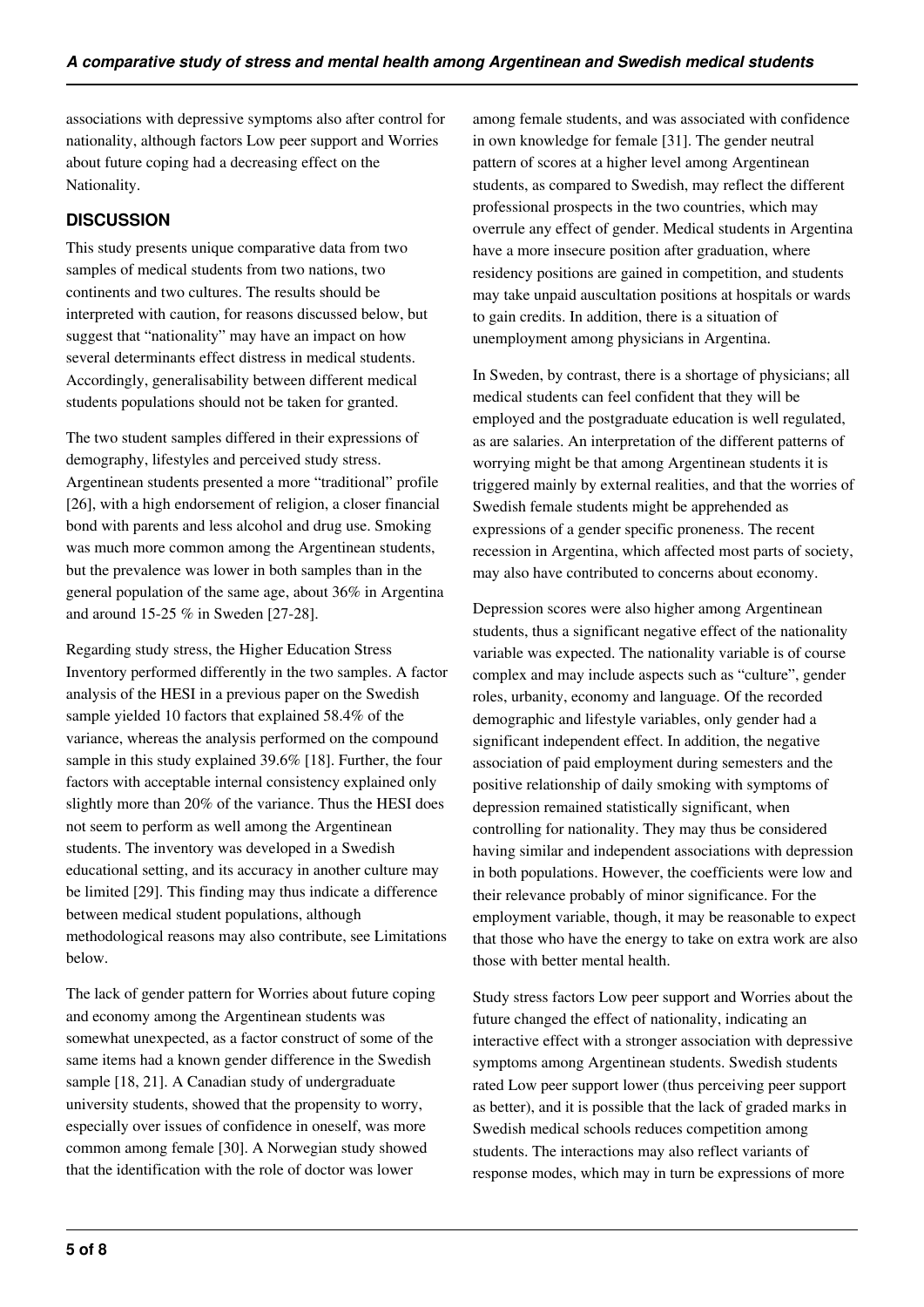evasive concepts such as "culture", or other external factors not studied here. The overall negative association between reporting any lifetime suicidal ideation and depression scores seems counterintuitive, but may be due to the different time-spans targeted in the dependent and independent variables, or an effect of recall bias.

## **LIMITATIONS**

There are several limitations to this study. The different conditions for data collection in the two samples may have influenced response modes. Questionnaires were mailed in Sweden and distributed on site in Argentina. As a result, Swedish students most probably completed their forms during leisure time at home, while the Argentineans students completed theirs at school. Further, the response rates differed, and the Argentinean students, especially in the later years, were represented to a lesser extent. Possible effects of this are not known, but as age had no significant effect of on depression when stratification for nationality was performed, we may assume that they are restricted. Most importantly; the questionnaire appeared in different languages in the two samples. Although the translation was tested and the face validity of the questionnaire was approved of by Argentinean students, teachers and administrators before the study, the different parts of the questionnaire had not been validated for the two populations. Finally, we relied solely on self-reports, and had no "objective" data of, for example, study conditions. This is, however, often the case in studies in this field.

#### **CONCLUSIONS**

Our findings suggest that different medical student populations may well differ in demographic and lifestyle aspects, although for mental distress outcome, these had no major significance. Further, the monitoring of study conditions was context-dependent, and the inventory used did not perform equally well in the studied settings. Differences in study conditions and the perceptions of these may, however, affect or be affected by depressive symptomatology. Gender effects also differed between the two settings, reflecting the divergent results on gender issues among medical students from the literature. The results indicate that findings from different medical student samples should not automatically be treated as universally applicable to other populations of medical students. The movement towards a broader international representation of studies in the field is thus encouraging and instead of the North American predominance a more diversified picture may emerge. Large-scale international studies are called for to

clarify commonalities and differences between medicals students and medical professionals of different cultures.

### **ACKNOWLEDGEMENTS**

We thank all participants, and we are grateful to Karolinska Institutet's Board of Education for funding, and we want to thank Professors Benigno Gutierrez, Vice Dean, and Pedro Eliseo Esteves, Secretary of Foreign Student Exchange, at Universidad de Cuyo for the collaboration at Cuyo and support of the study.

#### **References**

1. Firth J: Levels and sources of stress in medical students. Br Med J (Clin Res Ed); 1986; May 3;292(6529):1177-80. 2. Vitaliano PP, Maiuro RD, Russo J, Mitchell ES: Medical student distress. A longitudinal study. J Nerv Ment Dis; 1989; Feb;177(2):70-6.

3. Dyrbye LN, Thomas MR, Shanafelt TD: Systematic review of depression, anxiety, and other indicators of psychological distress among U.S. and Canadian medical students. Acad Med; 2006; Apr;81(4):354-73.

4. Stewart SM, Betson C, Marshall I, Wong CM, Lee PW, Lam TH:. Stress and vulnerability in medical students. Med Educ; 1995; Mar;29(2):119-27.

5. Peterlini M, Tiberio IF, Saadeh A, Pereira JC, Martins MA: Anxiety and depression in the first year of medical residency training. Med Educ; 2002; Jan;36(1):66-72. 6. Ovuga E, Boardman J, Wasserman D: Undergraduate student mental health at Makerere University, Uganda. World Psychiatry; 2006; Feb;5(1):51-2.

7. Aktekin M, Karaman T, Senol YY, Erdem S, Erengin H, Akaydin M: Anxiety, depression and stressful life events among medical students: a prospective study in Antalya, Turkey. Med Educ; 2001; Jan;35(1):12-7. 8. Saipanish R: Stress among medical students in a Thai medical school. Med Teach; 2003;25(5):502-6. 9. Tyssen R, Vaglum P, Gronvold NT, Ekeberg O: Suicidal ideation among medical students and young physicians: a nationwide and prospective study of prevalence and predictors. J Affect Disord; 2001; Apr;64(1):69-79. 10. Tyssen R, Rovik JO, Vaglum P, Gronvold NT, Ekeberg O: Help-seeking for mental health problems among young physicians: is it the most ill that seeks help? - A longitudinal and nationwide study. Soc Psychiatry Psychiatr Epidemiol; 2004; Dec;39(12):989-93.

11. Dyrbye LN, Thomas MR, Huschka MM, Lawson KL, Novotny PJ, Sloan JA, et al: A multicenter study of burnout, depression, and quality of life in minority and nonminority US medical students. Mayo Clin Proc; 2006; Nov;81(11):1435-42.

12. Omigbodun OO, Odukogbe A-TA, Omigbodun AO, Yusuf O, Bella TT, Olayemi O: Stressors and psychological symptoms in students of medicine and allied health professions in Nigeria. Soc Psychiatry Psychiatr Epidemiol;  $2006:41(5):415-21.$ 

13. Sreeramareddy CT, Shankar PR, Binu VS, Mukhopadhyay C, Ray B, Menezes RG: Psychological morbidity, sources of stress and coping strategies among undergraduate medical students of Nepal. BMC Med Educ; 2007;7:26.

14. Guthrie E, Black D, Bagalkote H, Shaw C, Campbell M, Creed F: Psychological stress and burnout in medical students: a five-year prospective longitudinal study. J Roy Soc Med; 1998; May;91(5):237-43.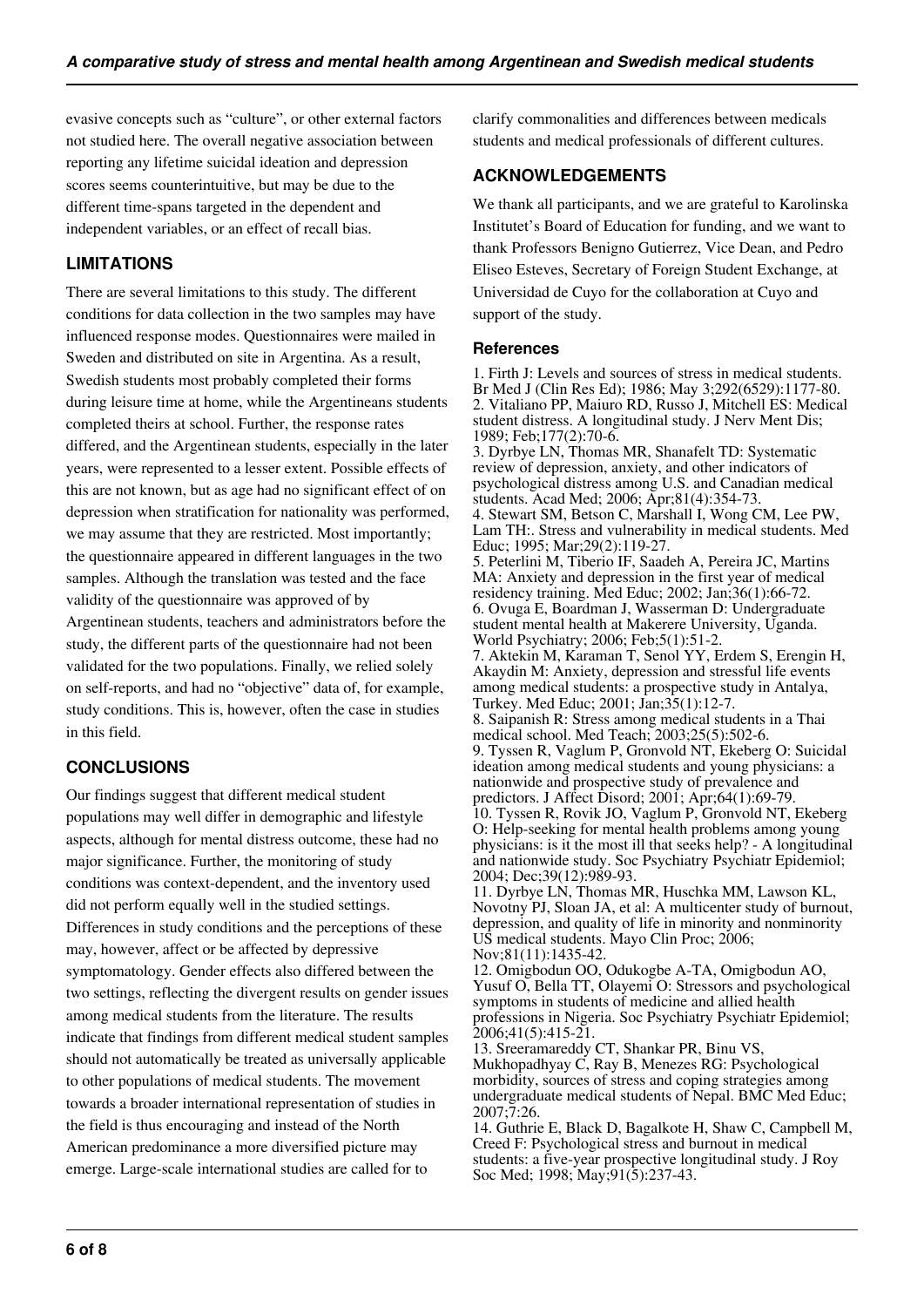15. Dahlin M, Joneborg N, Runeson B: Performance-based self-esteem and burnout in a cross-sectional study of medical students. Med Teach; 2007; Feb;29(1):43-8.

16. Rosal MC, Ockene IS, Ockene JK, Barrett SV, Ma Y, Hebert JR: A longitudinal study of students' depression at one medical school. Acad Med; 1997; Jun;72(6):542-6. 17. Helmers KF, Danoff D, Steinert Y, Leyton M, Young SN: Stress and depressed mood in medical students, law students, and graduate students at McGill University. Acad Med; 1997; Aug;72(8):708-14.

18. Dahlin M, Joneborg N, Runeson B: Stress and depression among medical students: a cross-sectional study. Med Educ; 2005; Jun;39(6):594-604.

19. Bush K, Kivlahan DR, McDonell MB, Fihn SD, Bradley KA:. The AUDIT alcohol consumption questions (AUDIT-C): an effective brief screening test for problem drinking. Ambulatory Care Quality Improvement Project (ACQUIP). Alcohol Use Disorders Identification Test. Arch Intern Med; 1998; Sep 14;158(16):1789-95.

20. Gual A, Segura L, Contel M, Heather N, Colom J: Audit-3 and audit-4: effectiveness of two short forms of the alcohol use disorders identification test. Alcohol Alcohol; 2002; Nov-Dec;37(6):591-6.

21. Dahlin ME, Runeson B: Burnout and psychiatric morbidity among medical students entering clinical training: a three year prospective questionnaire and interview-based study. BMC Med Educ; 2007;7:6.

22. Bech P, Rasmussen NA, Olsen LR, Noerholm V, Abildgaard W: The sensitivity and specificity of the Major Depression Inventory, using the Present State Examination as the index of diagnostic validity. J Affect Disord; 2001; Oct;66(2-3):159-64.

23. Dahlberg K, Forsell Y, Damstrom-Thakker K, Runeson B: Mental health problems and healthcare contacts in an urban and a rural area. Comparisons of two Swedish

counties. Nord J Psychiatry; 2007;61(1):40-6.

24. Olsen L, Jensen D, Noerholm V, Martiny K, Bech P: The internal and external validity of the Major Depression Inventory in measuring severity of depressive states. Psychol Med; 2003; Feb;33(2):351-6.

25. Meehan PJ, Lamb JA, Saltzman LE, O'Carroll PW: Attempted suicide among young adults: progress toward a meaningful estimate of prevalence. Am J Psychiatry; 1992; Jan;149(1):41-4.

26. Inglehart R: Inglehart-Welzel Cultural Map of the World. [Homepage]: World Values Survey; 2006 [cited 2010 Jan 25]; Available from:

http://www.worldvaluessurvey.org/.

27. Encuesta de tabaquismo en grandes ciudades de Argentina, 2004.[Report] Programa Nacional de Control de Tabaco: Ministerio de Salud y Ambiente de la Nación Argentina 2004. [cited 2010 Jan 24] Available from: http://www.msal.gov.ar/htm/site\_tabaco/pdf/encuesta\_tabaq uismo.pdf?bcsi\_scan\_02A9BE32A3EE0AB7=0&bcsi\_scan\_ filename=encuesta\_tabaquismo.pdf

28. Prins JT, Gazendam-Donofrio SM, Tubben BJ, van der Heijden FMMA, van de Wiel HBM, Hoekstra-Weebers JEHM: Burnout in medical residents: a review. Medical Education; 2007;41(8):788-800.

29. Kelly PA, O'Malley KJ, Kallen MA, Ford ME: Integrating validity theory with use of measurement instruments in clinical settings. Health Serv Res; 2005; Oct;40(5 Pt 2):1605-19.

30. Robichaud M, Dugas MJ, Conway M: Gender differences in worry and associated cognitive-behavioral variables. J Anxiety Disord; 2003;17(5):501-16.

31. Gude T, Vaglum P, Tyssen R, Ekeberg O, Hem E, Rovik JO, et al: Identification with the role of doctor at the end of medical school: a nationwide longitudinal study. Med Educ; 2005; Jan;39(1):66-74.